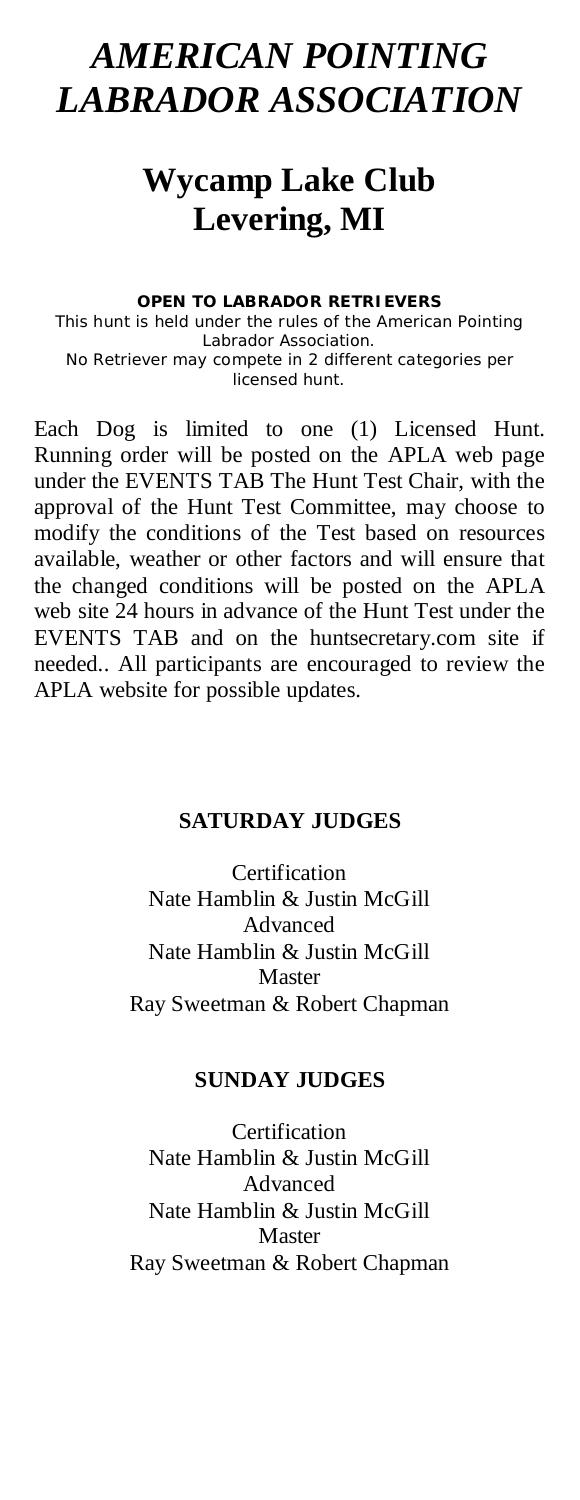|                    |                | Saturday, October 3, 2015                  |                 |
|--------------------|----------------|--------------------------------------------|-----------------|
| Category           | #              | <b>RETRIEVER</b>                           | <b>CALLNAME</b> |
| Kwasnik, Eric      |                |                                            |                 |
| Master             | 4              | 3.5X GMPR HR Oliver Kwasnik                | Oliver          |
| Llovd, David       |                |                                            |                 |
| Certification      | 6              | Greenwing's Little Red Riding Hood         | Ruby            |
| Pasman, Ryan       |                |                                            |                 |
| Master             | 6              | 2X GMPR HR Pasmans Ace In The Hole JH      | Ace             |
| Perenchio, Douglas |                |                                            |                 |
| Certification      | 2              | Greenwings's Olly Ollie Oxen Free          | Ollie           |
| Powell, Doug       |                |                                            |                 |
| Master             | 2              | CPR HR Powell's Lethal Weapon SH           | Riggs           |
| <b>Ouin, Fred</b>  |                |                                            |                 |
| Certification      | $\overline{1}$ | Greenwing's Zoey Life In The Marsh         | Zoey            |
| Sargent, Shawn     |                |                                            |                 |
| Certification      | 3              | Sonny Medows of Viper                      | Sonny           |
| <b>Sauer, Mike</b> |                |                                            |                 |
| Certification      | - 5            | Just A Splash                              | Splash          |
| Swiderski, Dale    |                |                                            |                 |
| Master             | 1              | CPR HR Greenwing's Rise of Kenai's Phoenix | Jake            |
| Master             | 3              | MPR Stealth Points Backwoods Tailgater     | Tag             |
| Master             | 5              | GMPR STOSH'S RED POINTING RISKY RYDER      | <b>RYDER</b>    |
| Master             | 7              | CPR Watson's Copper Rocket                 | Copper          |
|                    | 4              | HRK'S BRING EM TO THEIR KNEES              | LAYLA           |
| Certification      |                |                                            |                 |
| Swiserski, Dale    |                |                                            |                 |

p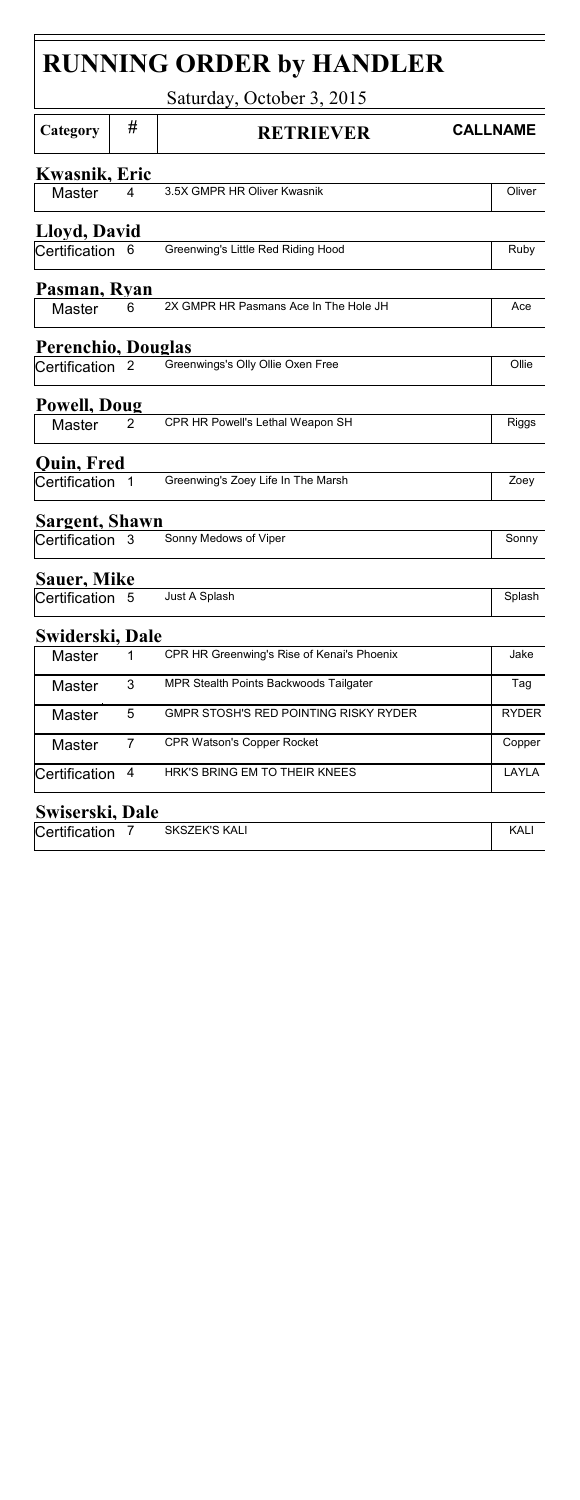**Saturday, October 3, 2015 Certification**

#### **1 - Greenwing's Zoey Life In The Marsh - Zoey**

#SR86353409 / 0 Labrador Retriever F 1/26/2015 SIRE: HRK'S BRODY POINTS FOR YOU DAM: GREENWING'S REBECCA PEARL HARBOR OF SAUK RIVER **OWNER: Fred Quin NAHRA# 29873467** 2904 Steeple Hill rd. White Lake, MI 48383 HANDLER: Fred Quin BREEDER: GREENWING KENNEL

#### **2 - Greenwings's Olly Ollie Oxen Free - Ollie**

#0 / 0 Labrador Retriever F 1/15/2014 SIRE: 4xGMPR HRCH King Viper of HRK DAM: 4xGMPR HRCH Greenwing's Rebecca Pearl Harbor Of Sa **OWNER: Douglas Perenchio NAHRA# 25673821** 4663 Truax Lake Rd Williamsburg, MI 49690 HANDLER: Douglas Perenchio BREEDER: Greenwing Kennels

#### **3 - Sonny Medows of Viper - Sonny**

#0 / 0 Labrador Retriever F 1/15/2014 SIRE: 4XGMPR HRCH King Viper Of HRK DAM: Greenwing's Rebecca Pearl Harbor of Sauk River **OWNER: 0 0 NAHRA#**  , 0 BREEDER: David Lloyd

HANDLER: Shawn Sargent

#### **HRK'S BRING EM TO THEIR KNEES - LAYLA**

#SR82065006 / 0 Labrador Retriever F 2/11/2014 SIRE: 4X GMPR HRCH ARROWPOINT KENAI MIDNIGHT SUN MH DAM: APR HRK'S LIBERATORS OUTLAW JESSE **OWNER: Shaun Greene NAHRA#**  9382 spencer rd south lyon, MI 48178 HANDLER: Dale Swiderski BREEDER: Bo Allen

#### **5 - Just A Splash - Splash**

#SR83486101 / 0 Labrador Retriever 1 5/12/2014 SIRE: Farbman's Chip DAM: Wing Shooter Of Raven Ridge **OWNER: Mike Sauer NAHRA#**  7171 Alba Road Gaylord, MI 49735 HANDLER: Mike Sauer BREEDER: Randy McCune

#### **6 - Greenwing's Little Red Riding Hood - Ruby**

#SR86353408 / 0 Labrador Retriever F 1/26/2015 SIRE: HR 4xGMPR HRK'S Brody Points For You DAM: 4xGMPR HRCH Greenwing's Rebecca Pearl Harbor of Sa **OWNER: David Lloyd NAHRA# 471** Greenwing Kennel Alanson, MI 49706 HANDLER: David Lloyd BREEDER: David Lloyd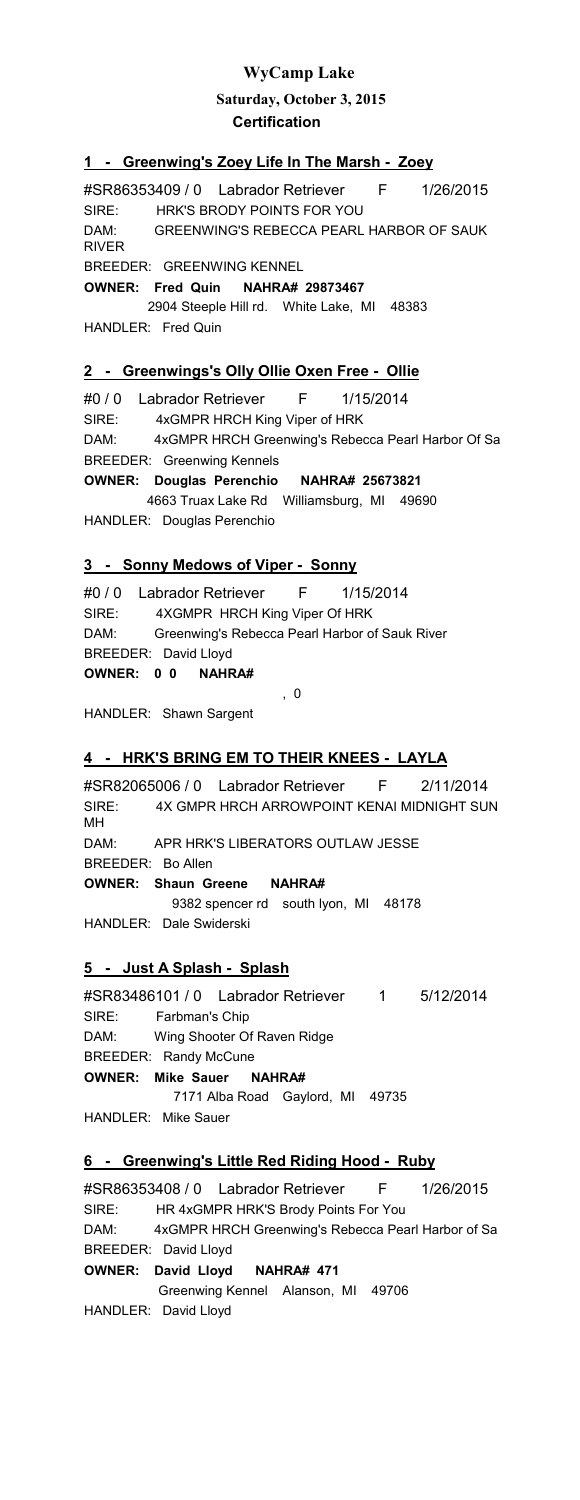**Saturday, October 3, 2015 Certification**

#### **7 - SKSZEK'S KALI - KALI**

#SR81180507 / 0 Labrador Retriever F 1/4/2014 SIRE: Iowa Pointing Labs Grizzley SH DAM: HPK'S UNCHAINED MELODY **OWNER: Tim Skszek NAHRA# 29574003** 5473 Countryside Dr Saline, MI 48176 HANDLER: Dale Swiserski BREEDER: JUSTIN MCGILL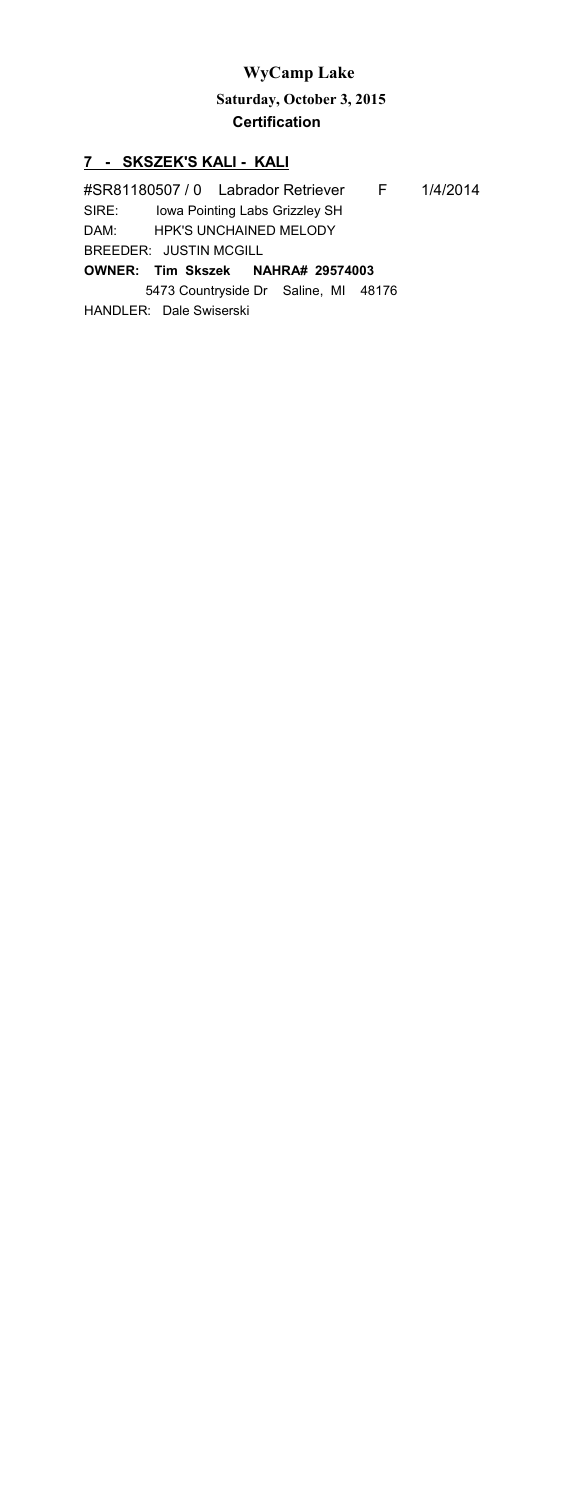**Saturday, October 3, 2015**

**Master**

#### **1 - CPR HR Greenwing's Rise of Kenai's Phoenix - Jake**

#SR81274508 / 2154 Labrador Retriever M 1/15/2014 SIRE: 4xGMPR HRCH King Viper of HRK DAM: 4xGMPR HRCH Greenwing's Rebecca Pearl Harbor of Sa **OWNER: David Lloyd NAHRA# 471** Greenwing Kennel Alanson, MI 49706 HANDLER: Dale Swiderski BREEDER: David Lloyd

#### **2 - CPR HR Powell's Lethal Weapon SH - Riggs**

#SR79421308 / 2155 Labrador Retriever M 8/10/2013 SIRE: 4xGMPR HRCH Lakotas Hurricane Cruz MH DAM: 4xGMPR HR Owen's Black Pearl **OWNER: Doug Powell NAHRA# 9358653** 103 N. Birch Cir Janesville, IA 50647 HANDLER: Doug Powell BREEDER: Edgar Owen

#### **3 - MPR Stealth Points Backwoods Tailgater - Tag**

#SR78634504 / 2314 Labrador Retriever M 5/20/2013 SIRE: 4xGMPR HRCH Arrowpoint Kenai Midnight Sun MH DAM: APR HRK's Liberators Outlaw Jesse **OWNER: Shannon Smith NAHRA# 27442392** 9415 Birch Ridge Rd Onaway, MI 49765 HANDLER: Dale Swiderski BREEDER: Stealth Point Kennel

#### **4 - 3.5X GMPR HR Oliver Kwasnik - Oliver**

#0 / 0 Labrador Retriever M 6/9/2007 SIRE: Tiger of cattail corky DAM: Liberty and justice for all **OWNER: Eric Kwasnik NAHRA# 24984218** 7124 marine city hwy China twp., MI 48054 HANDLER: Eric Kwasnik BREEDER: Dale swiderski

#### **5 - GMPR STOSH'S RED POINTING RISKY RYDER - RYDER**

#SR76662106 / 2086 Labrador Retriever M 3/3/2013 SIRE: GMPR SAUK RIVER'SWEEKEND WARRIOR DAM: STOSH.S RED PIPER POINT **OWNER: Steve Nemethy NAHRA#**  BREEDER: STEVE NEMETHY

 1761 vans blvd holland, MI 49423 HANDLER: DALE SWIDERSKI

#### **6 - 2X GMPR HR Pasmans Ace In The Hole JH - Ace**

#SR75812206 / 2157 Labrador Retriever M 10/9/2012 SIRE: Black Ices Super Sonic Scooter DAM: BPK's Sweet And Sassie **OWNER: Ryan Pasman NAHRA# 7450799** 212 Alton Avenue Battle Creek, MI 49017 HANDLER: Ryan Pasman BREEDER: Dave Elbert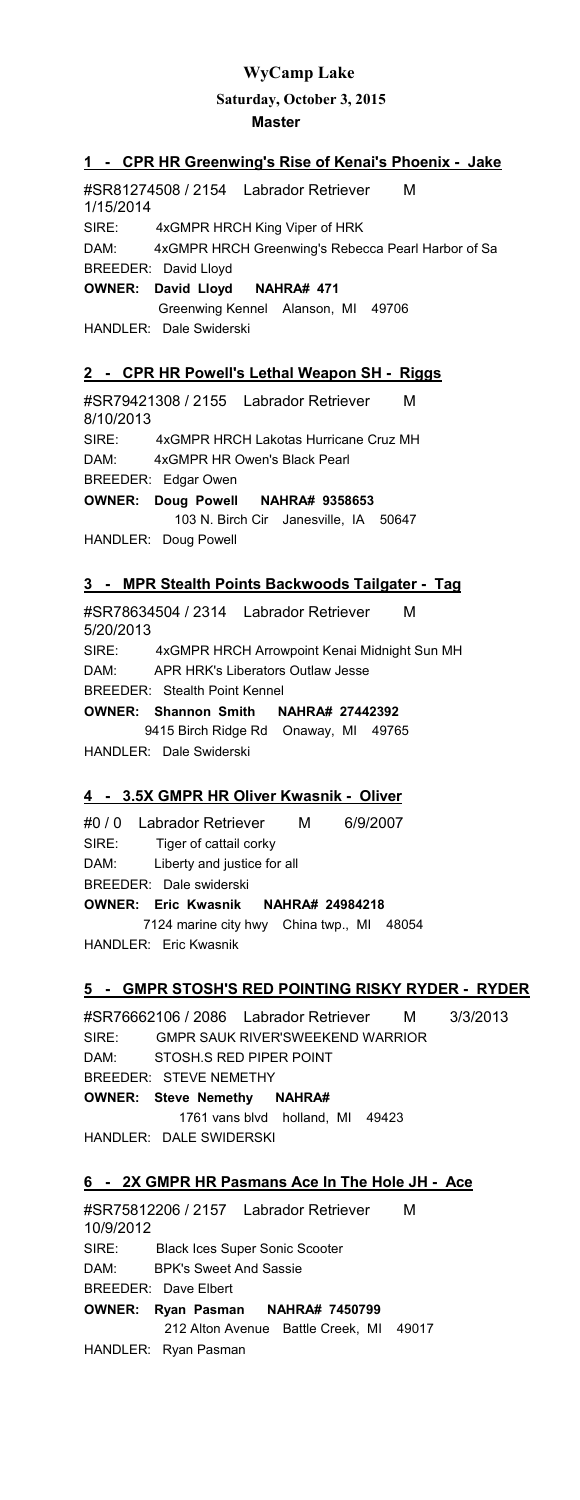**Saturday, October 3, 2015**

**Master**

#### **7 - CPR Watson's Copper Rocket - Copper**

#SR77880205 / 0 Labrador Retriever M 5/13/2013 SIRE: Arrowpointe Kenai Midnight Sun DAM: Walnut Hill's Devil Dancer **OWNER: Jerry Watson NAHRA# 12842597** 132 Waterman Drive Noblesville, IN 46060 HANDLER: Dale Swiderski BREEDER: Michael Miller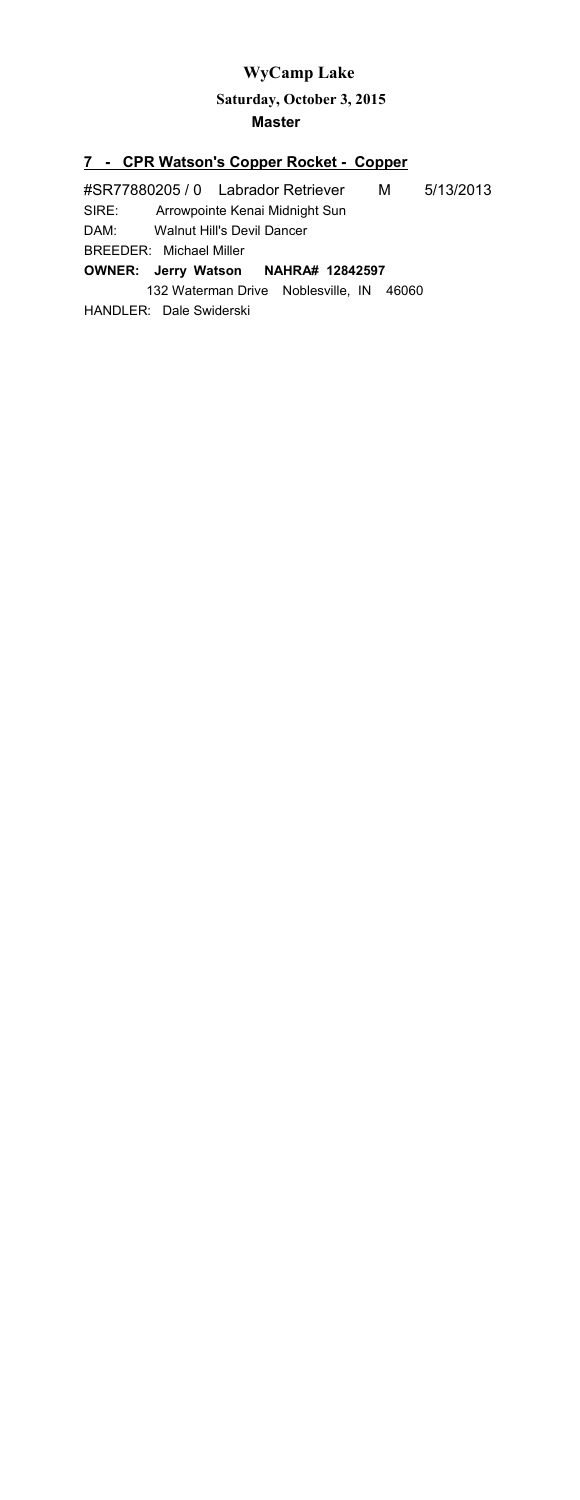| <b>RUNNING ORDER by HANDLER</b> |                                            |                                            |                 |  |  |  |  |  |  |  |  |
|---------------------------------|--------------------------------------------|--------------------------------------------|-----------------|--|--|--|--|--|--|--|--|
| Sunday, October 4, 2015         |                                            |                                            |                 |  |  |  |  |  |  |  |  |
| Category                        | #                                          | <b>RETRIEVER</b>                           | <b>CALLNAME</b> |  |  |  |  |  |  |  |  |
| Kwasnik, Eric                   |                                            |                                            |                 |  |  |  |  |  |  |  |  |
| Master                          | 6                                          | 3.5X GMPR HR Oliver Kwasnik                | Oliver          |  |  |  |  |  |  |  |  |
| Pasman, Ryan                    |                                            |                                            |                 |  |  |  |  |  |  |  |  |
| Master                          | 4                                          | 2X GMPR HR Pasmans Ace In The Hole JH      | Ace             |  |  |  |  |  |  |  |  |
| Perenchio, Douglas              |                                            |                                            |                 |  |  |  |  |  |  |  |  |
| Advanced                        | 1                                          | Greenwings's Olly Ollie Oxen Free          | Ollie           |  |  |  |  |  |  |  |  |
| Powell, Doug                    |                                            |                                            |                 |  |  |  |  |  |  |  |  |
| Master                          | 2                                          | CPR HR Powell's Lethal Weapon SH           | <b>Riggs</b>    |  |  |  |  |  |  |  |  |
| Swiderski. Dale                 |                                            |                                            |                 |  |  |  |  |  |  |  |  |
| Master                          | 1                                          | MPR Stealth Points Backwoods Tailgater     | Taq             |  |  |  |  |  |  |  |  |
| Master                          | GMPR STOSH'S RED POINTING RISKY RYDER<br>3 |                                            | <b>RYDER</b>    |  |  |  |  |  |  |  |  |
| Master                          | CPR Watson's Copper Rocket<br>5            |                                            | Copper          |  |  |  |  |  |  |  |  |
| Master                          | 7                                          | CPR HR Greenwing's Rise of Kenai's Phoenix | Jake            |  |  |  |  |  |  |  |  |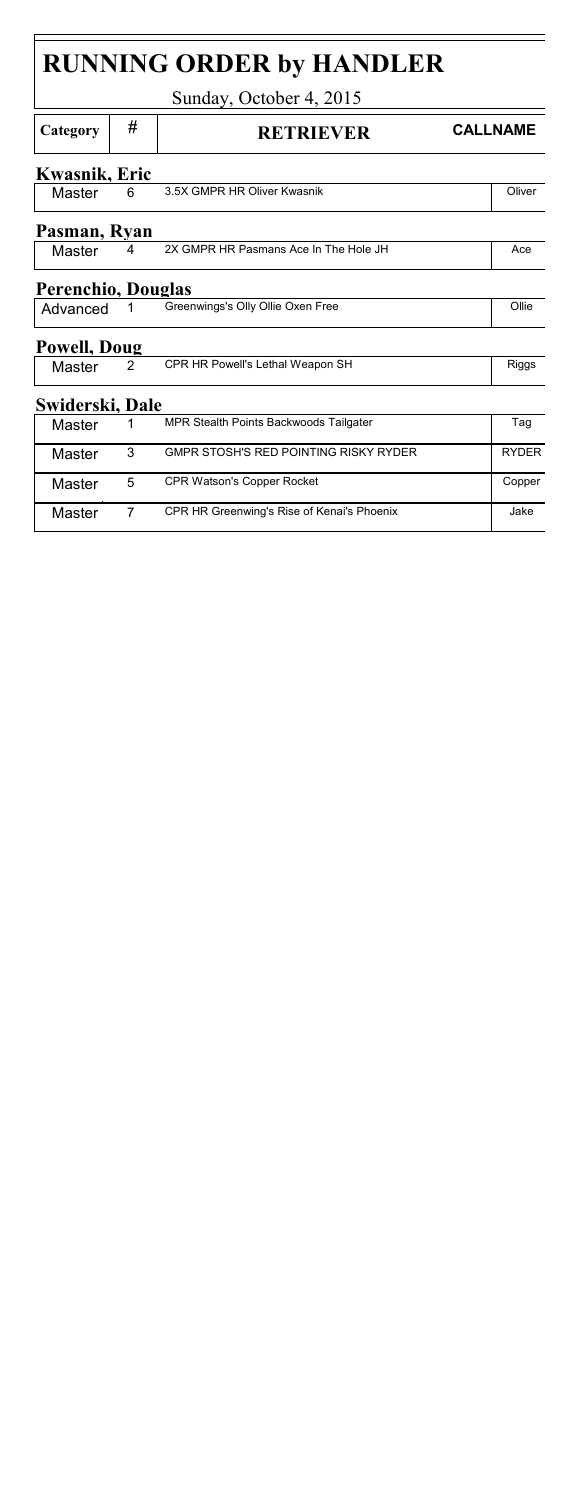#### **Balzer Property**

**Sunday, October 4, 2015**

**Advanced**

#### **1 - Greenwings's Olly Ollie Oxen Free - Ollie**

#0 / 0 Labrador Retriever F 1/15/2014 SIRE: 4xGMPR HRCH King Viper of HRK DAM: 4xGMPR HRCH Greenwing's Rebecca Pearl Harbor Of Sa **OWNER: Douglas Perenchio NAHRA# 25673821** 4663 Truax Lake Rd Williamsburg, MI 49690 BREEDER: Greenwing Kennels

HANDLER: Douglas Perenchio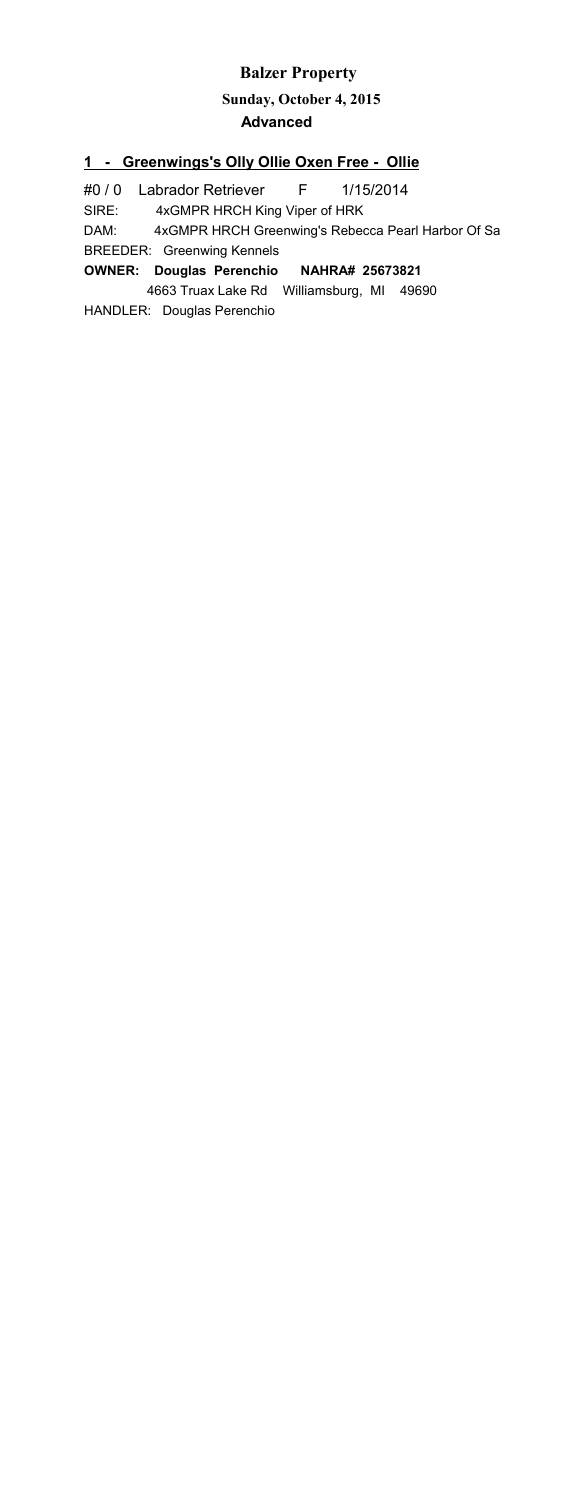#### **Balzer Property**

#### **Sunday, October 4, 2015**

#### **Master**

#### **1 - MPR Stealth Points Backwoods Tailgater - Tag**

#SR78634504 / 2314 Labrador Retriever M 5/20/2013 SIRE: 4xGMPR HRCH Arrowpoint Kenai Midnight Sun MH DAM: APR HRK's Liberators Outlaw Jesse **OWNER: Shannon Smith NAHRA# 27442392** BREEDER: Stealth Point Kennel

 9415 Birch Ridge Rd Onaway, MI 49765 HANDLER: Dale Swiderski

#### **2 - CPR HR Powell's Lethal Weapon SH - Riggs**

#SR79421308 / 2155 Labrador Retriever M 8/10/2013 SIRE: 4xGMPR HRCH Lakotas Hurricane Cruz MH DAM: 4xGMPR HR Owen's Black Pearl **OWNER: Doug Powell NAHRA# 9358653** 103 N. Birch Cir Janesville, IA 50647 HANDLER: Doug Powell BREEDER: Edgar Owen

#### **3 - GMPR STOSH'S RED POINTING RISKY RYDER - RYDER**

#SR76662106 / 2086 Labrador Retriever M 3/3/2013 SIRE: GMPR SAUK RIVER'SWEEKEND WARRIOR DAM: STOSH.S RED PIPER POINT **OWNER: Steve Nemethy NAHRA#**  1761 vans blvd holland, MI 49423 HANDLER: DALE SWIDERSKI BREEDER: STEVE NEMETHY

#### **4 - 2X GMPR HR Pasmans Ace In The Hole JH - Ace**

#SR75812206 / 2157 Labrador Retriever M 10/9/2012 SIRE: Black Ices Super Sonic Scooter DAM: BPK's Sweet And Sassie **OWNER: Ryan Pasman NAHRA# 7450799** 212 Alton Avenue Battle Creek, MI 49017 HANDLER: Ryan Pasman BREEDER: Dave Elbert

#### **5 - CPR Watson's Copper Rocket - Copper**

#SR77880205 / 0 Labrador Retriever M 5/13/2013 SIRE: Arrowpointe Kenai Midnight Sun DAM: Walnut Hill's Devil Dancer **OWNER: Jerry Watson NAHRA# 12842597** 132 Waterman Drive Noblesville, IN 46060 BREEDER: Michael Miller

HANDLER: Dale Swiderski

#### **6 - 3.5X GMPR HR Oliver Kwasnik - Oliver**

#0 / 0 Labrador Retriever M 6/9/2007 SIRE: Tiger of cattail corky DAM: Liberty and justice for all **OWNER: Eric Kwasnik NAHRA# 24984218** 7124 marine city hwy China twp., MI 48054 HANDLER: Eric Kwasnik BREEDER: Dale swiderski